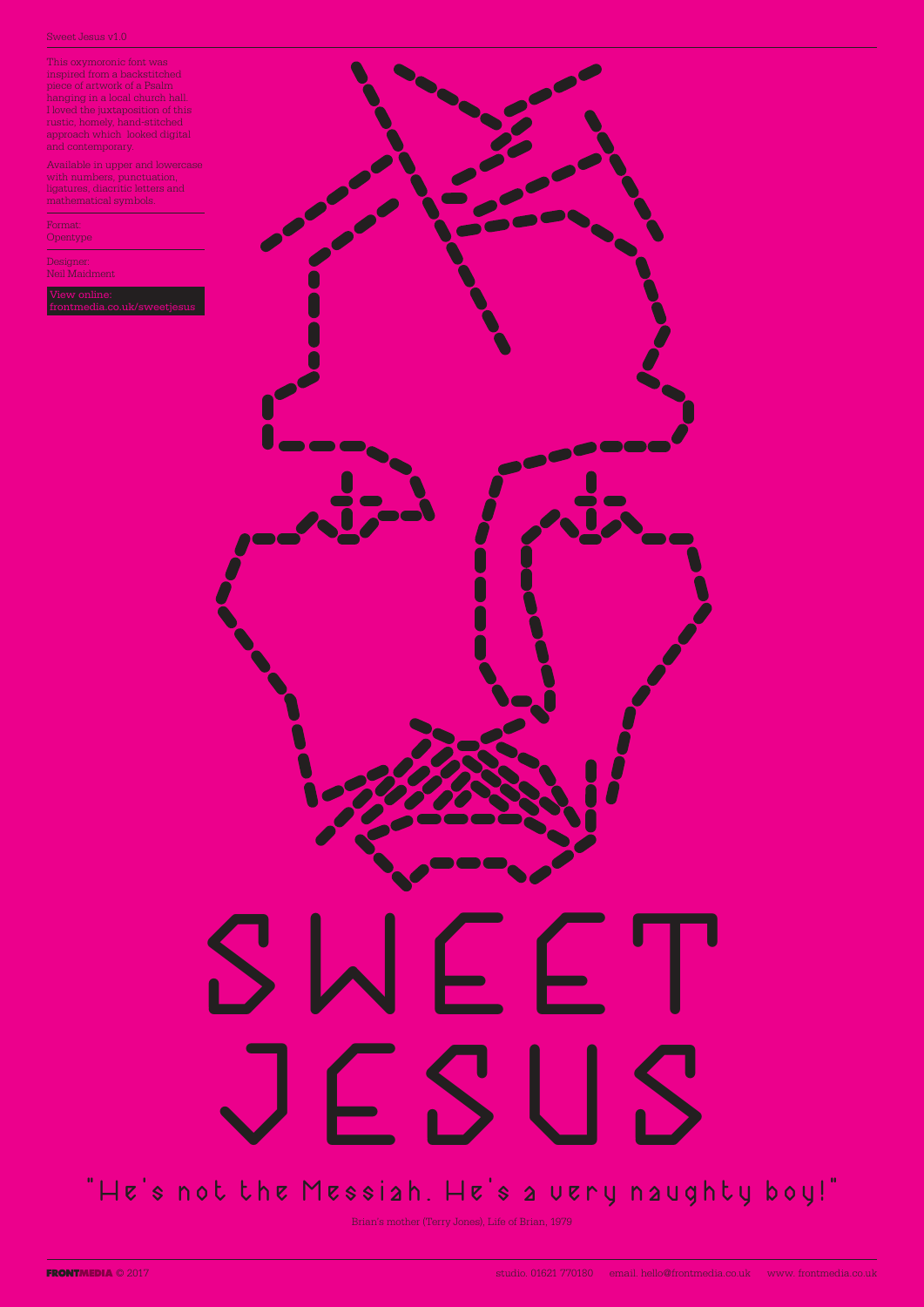Uppercase & lowercase

### AQCDEFGHIJKUMN OPQRSTUUWXYZ abcdefghijklmnopgrstuuwxyz ÁÀÄÄÄÅÆÇÈÉÈÏÎÎÏÐÑ ÒÓÔÕÕØŒÙÙÛÜÝÞß áàââäåæçèéêëllĨïǎñ òóôõõøœùúûüýÿåþ

Figures, currency, mathematical forms & fractions

12345678901412347912302  $f 6$ \$¢¥%N!+-x÷±=≠≈

## ≤≥><≪≫¬|¦∞∂∫√∆Ω∏∑πµ

Punctuation, symbols, accents and ligatures

### .......?;||&\$¤@\*®®™--'^^".()[][]|| 11 SS 1 S  $\tau + 1 = -1$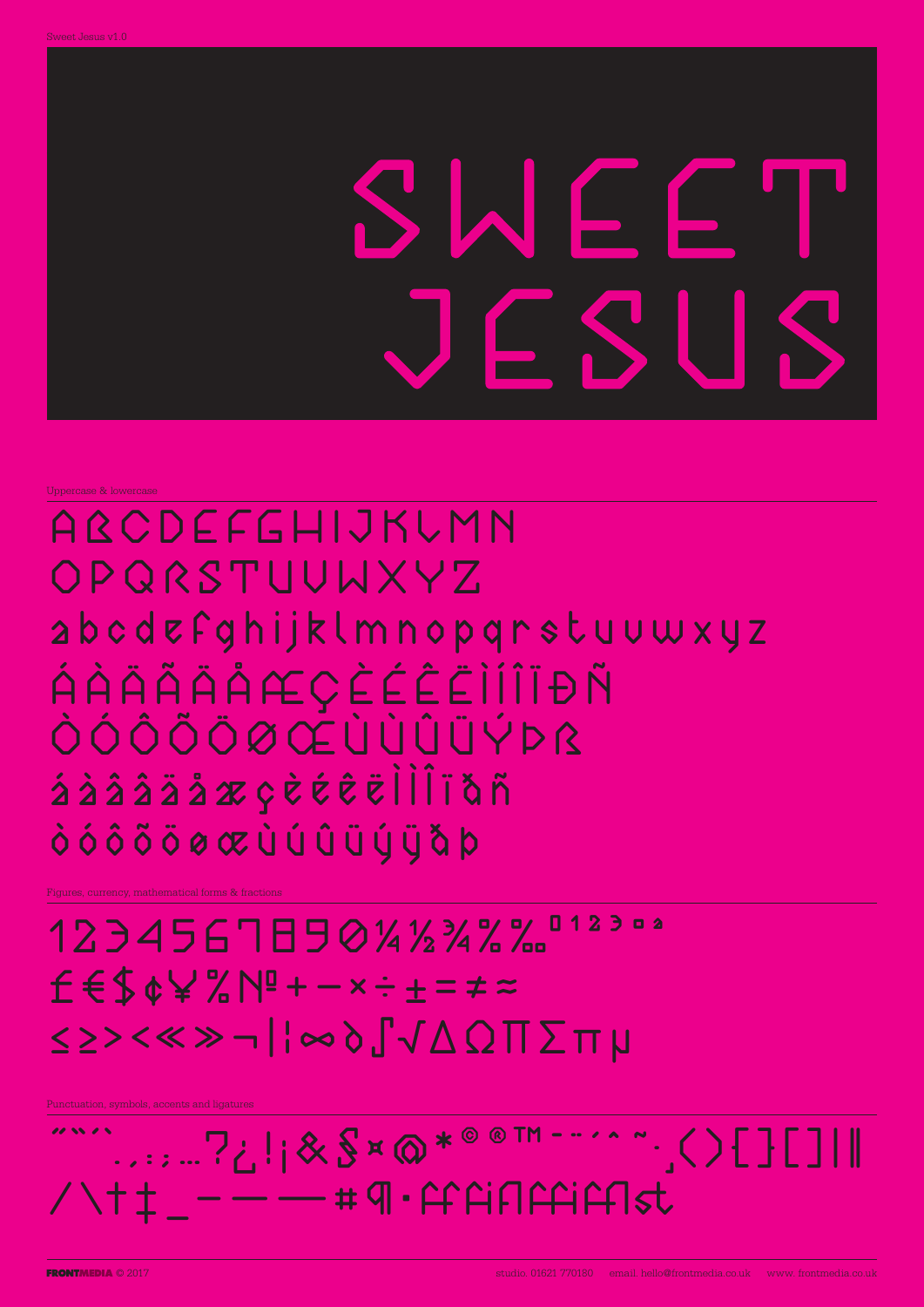This oxymoronic font was inspired from a backstitched piece of artwork in a local church. I loved the juxtapositon of this homely, hand-stiched approach which looked so modern and digital.

Available in upper and lowercase with numbers, punctuation, symbols and diacritic letters.

Format: Opentype

Designer: Neil Maidment



ERONTMEDIA © 2017 Studio. 01621 770180 email. hello@frontmedia.co.uk www. frontmedia.co.uk